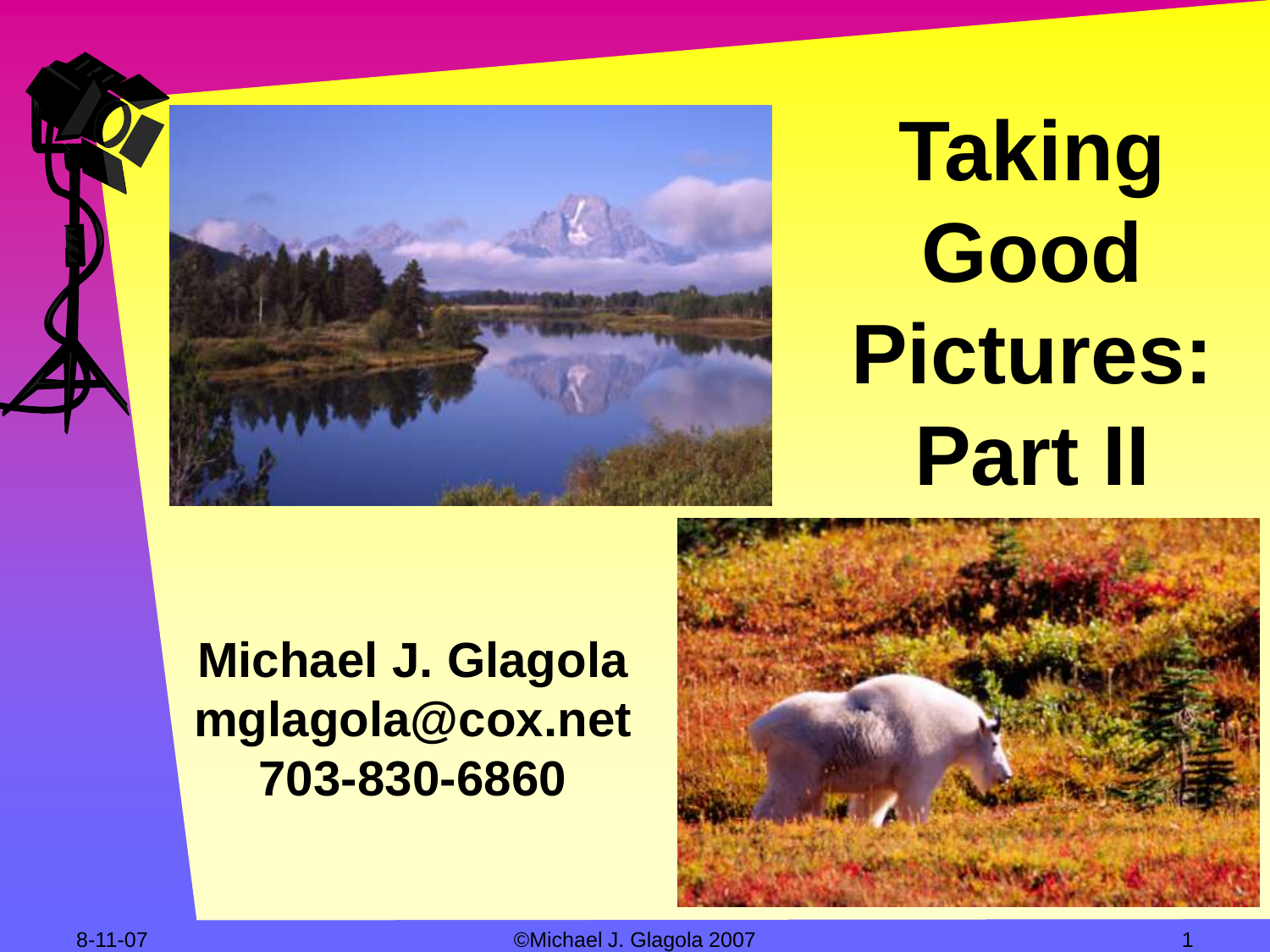### **Session Goals**

To provide:

- **Basic and practical** information regarding basic photographic tools
- how to use those tools in order to obtain *"GOOD"*  pictures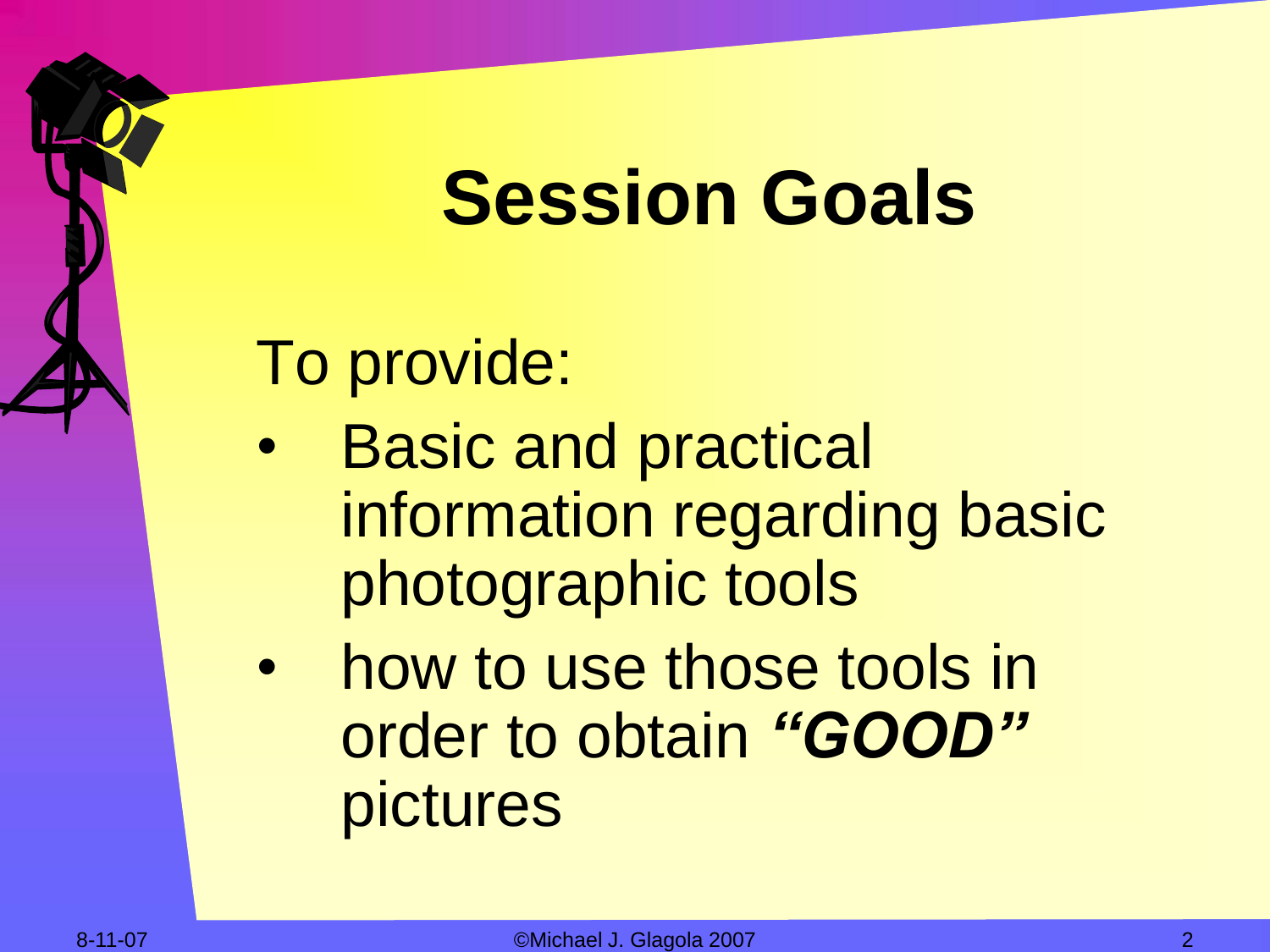## **Agenda**

- Review of the fundamental elements of good photographs
- Survey of basic photographic tools and how to use them
- Summary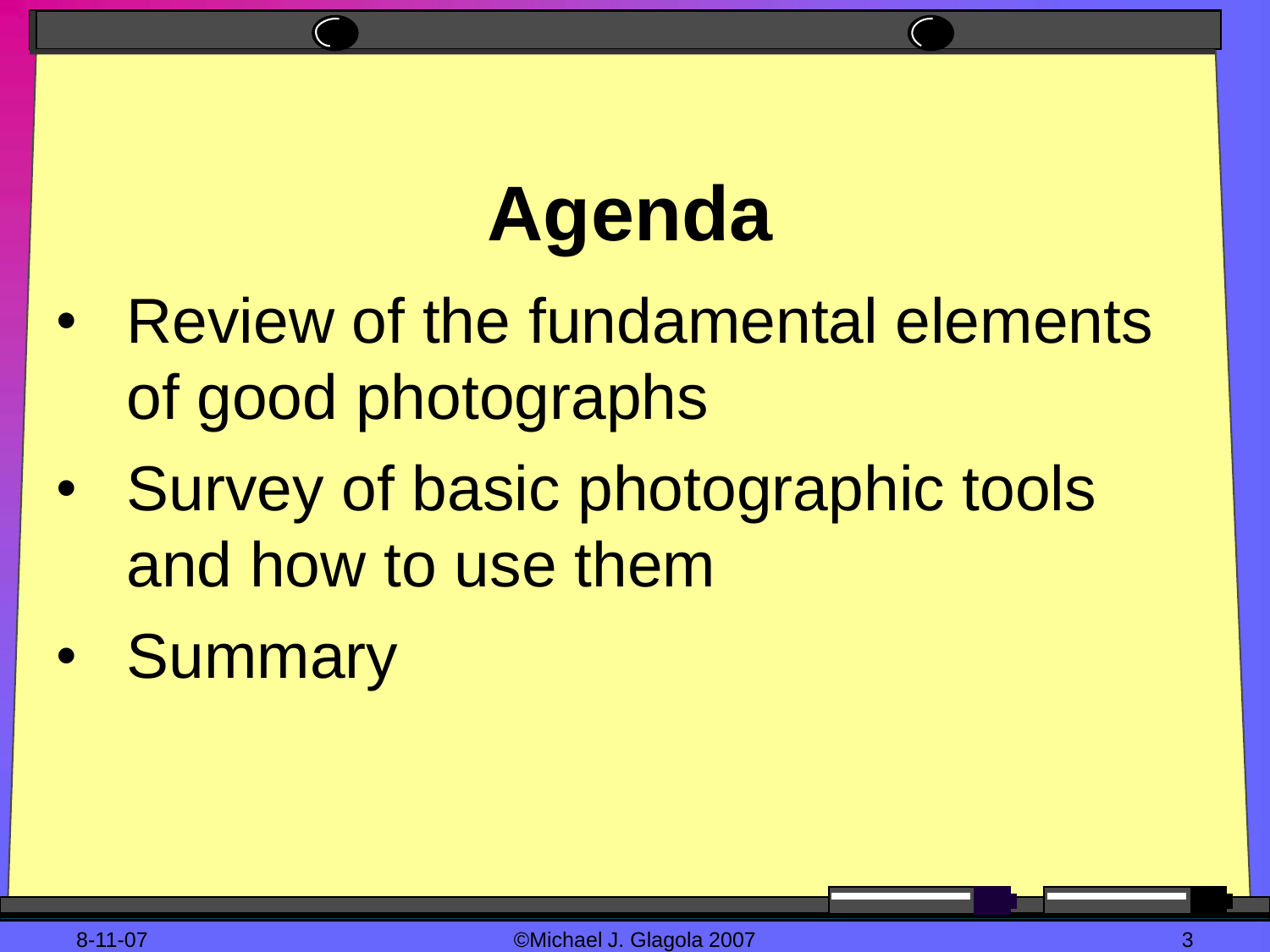### **Basic Photograph Concepts**

- Photography is painting with light
- A picture has two components:
	- Technical Factors
	- Creative Factors
- A controlled combination of these two components creates an image that captures the appearance and emotions the photographer was trying to express
- **What is a** *Good Picture***?** *"I cannot describe it but I know it when I see it!" (Justice Potter Stewart)*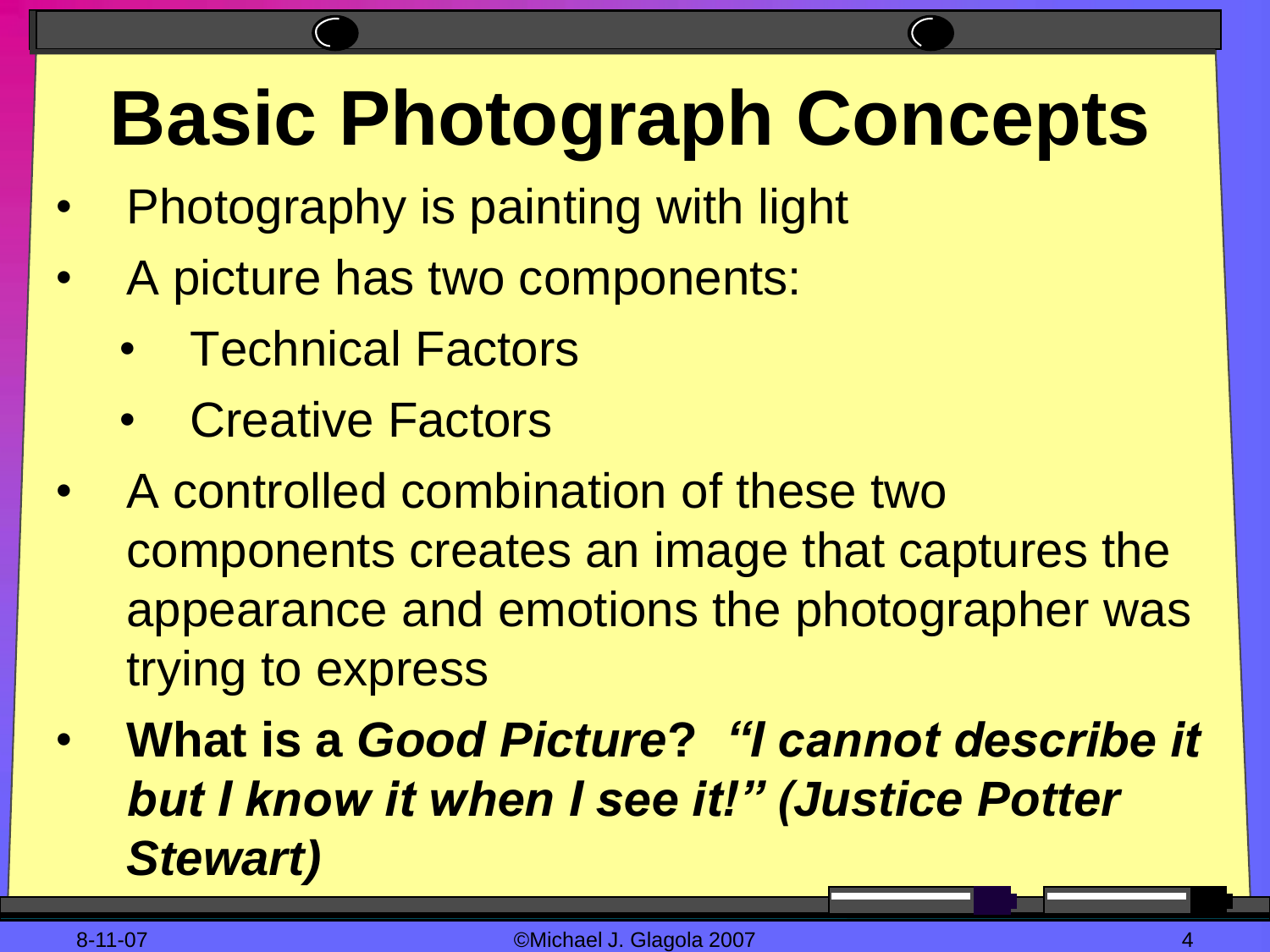### **Technical Aspects of Good Photography**

- **Proper Exposure**
- **Good Lighting**
- Good White/Color Balance
- In-Focus
- Image is Sharp
- Minimal Technology "Flaws" (flare, distortion, ...)
- Technical factors support the creative elements of photography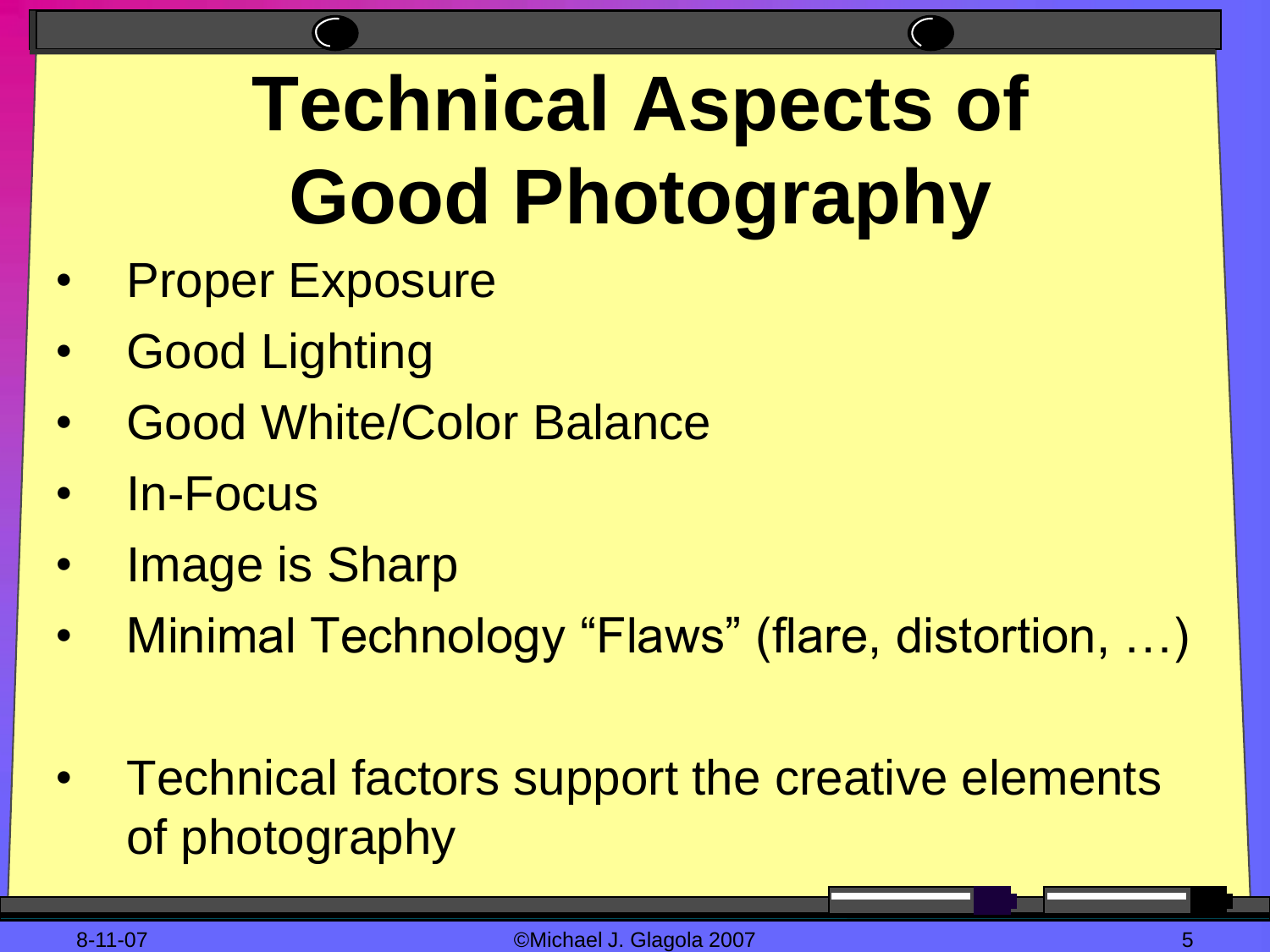## **Creative Aspects of Good Photography**

- **Subject**
- **Background**
- **Lighting**
- **Composition**
- **Perspective**
- **Action**

The creative elements of a photograph tell "the story" the photographer is capturing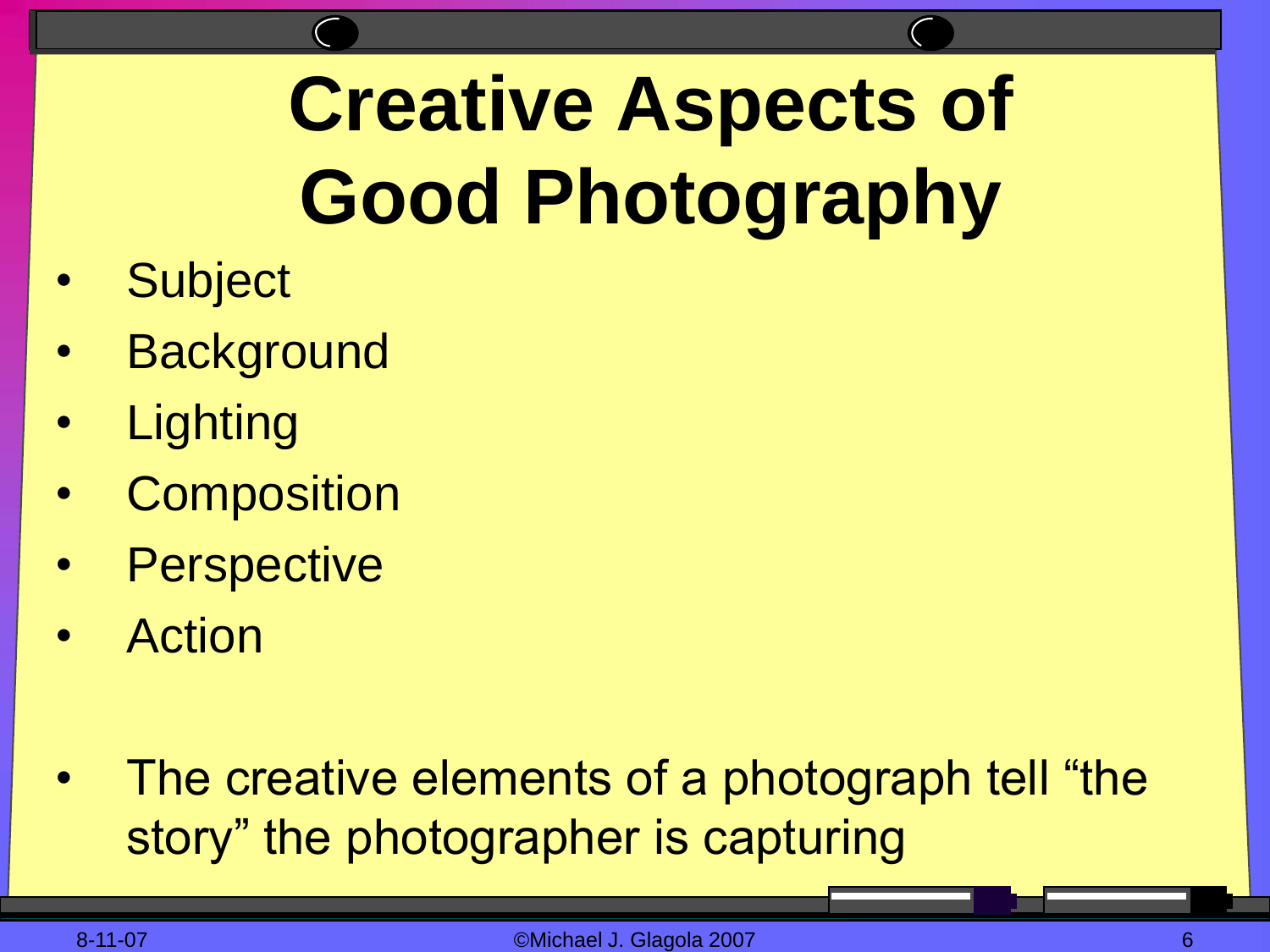## **The UNIVERSAL Photographic Constant**

- People NOT cameras take pictures
- Cameras are ONLY the tool people use to take pictures
- Good pictures are the result of people controlling how their tools (the camera) work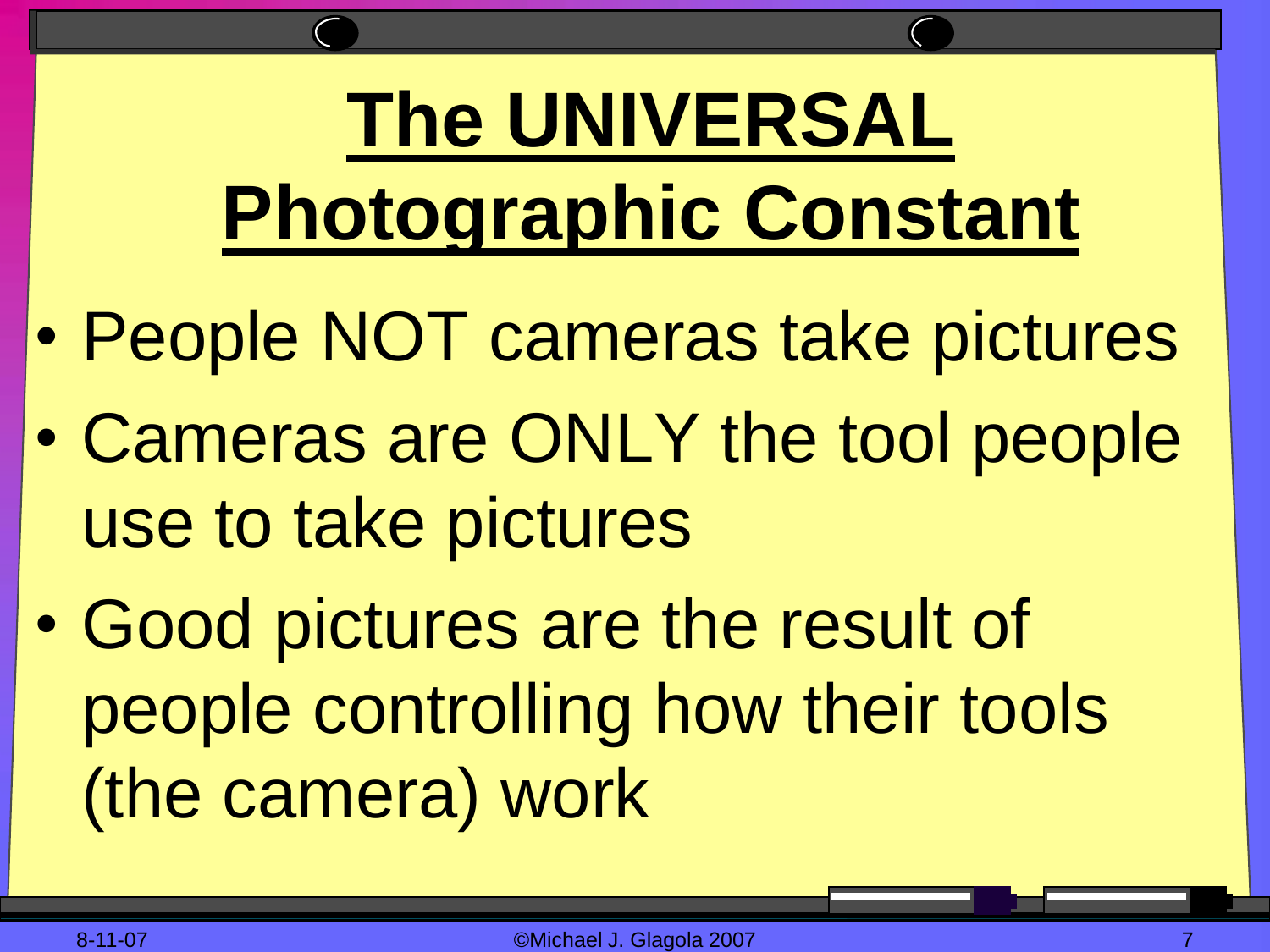### **Basic Photographic Tools**

- Lens
- Filters
- Supports
- Light Modifiers & Flash Units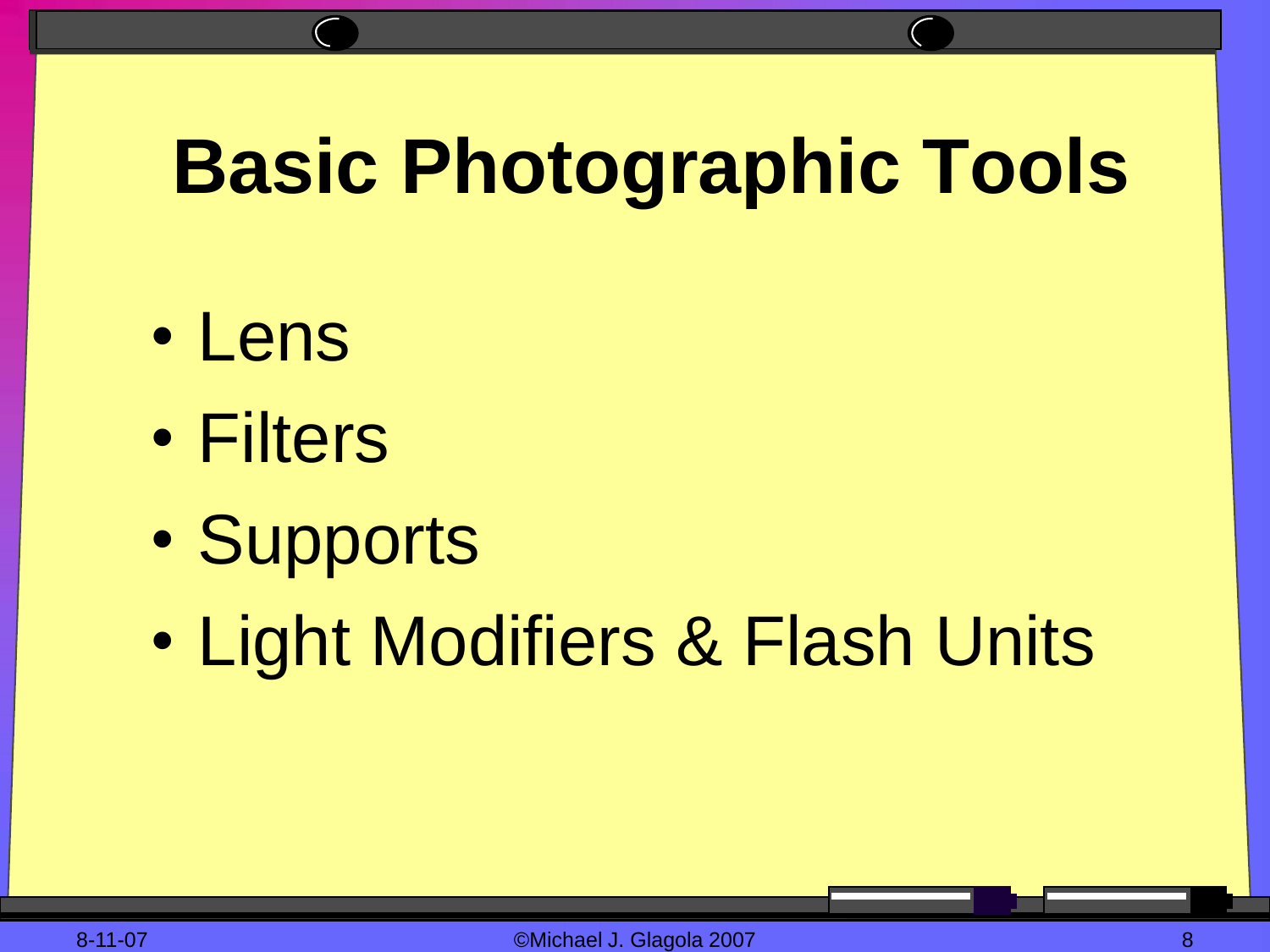### **Lens**

- Lens Sizes:
	- Normal
	- Wide Angle
	- Telephoto
- Lens Types
	- Zoom
	- Converter
- Specialty
	- Perspective Control
	- Macro
- Lens Makes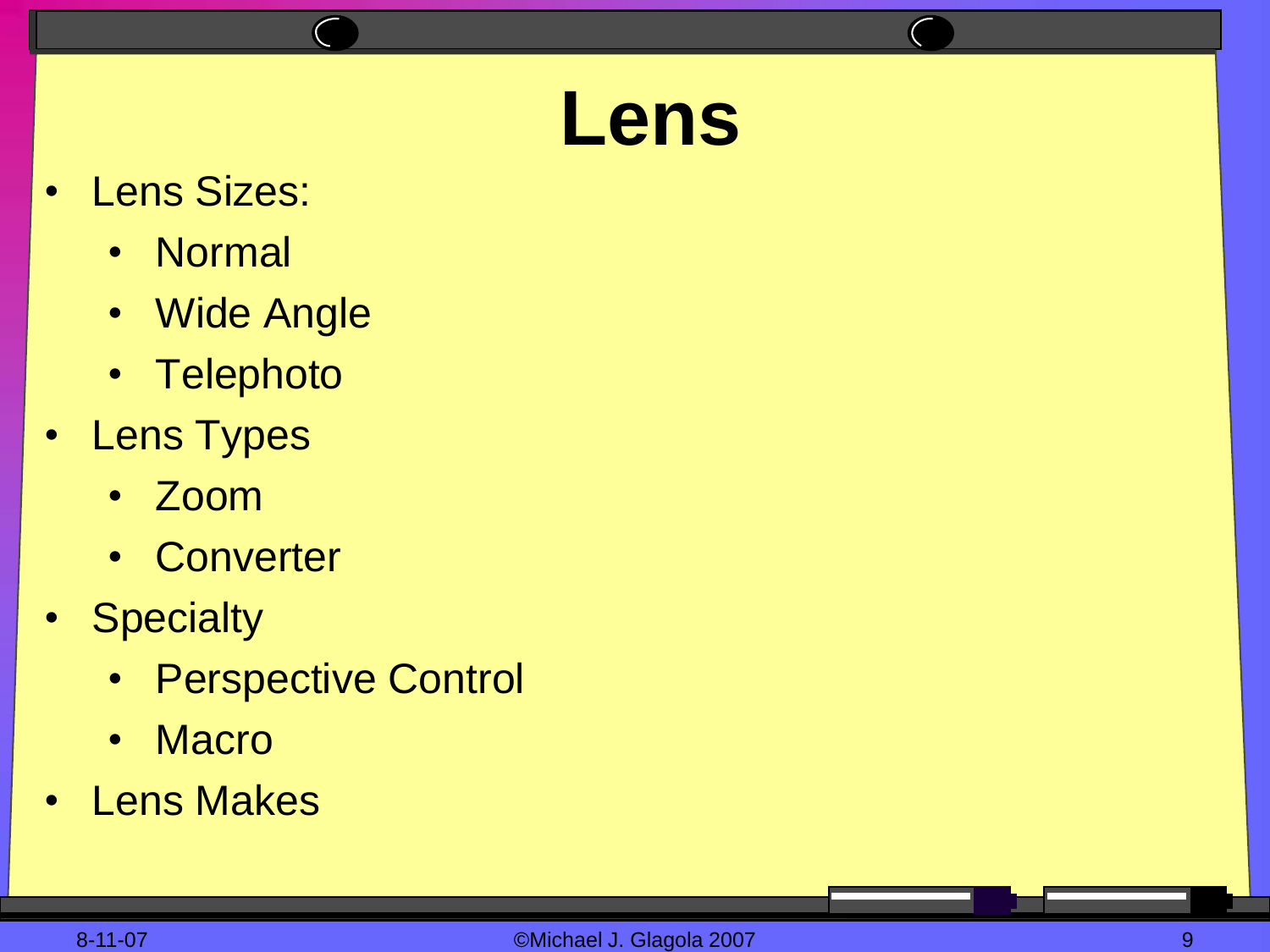### **The 50mm "Normal Lens"**

- The 50mm lens "sees" the world like the human eye does
- Comes with lowest/largest aperture (f1.2, f1.4)
- NO perspective distortion
- GREAT for low light
- Not popular! Can be obtained used at a great price
- Even if you are using a zoom lens; remember the 50mm setting if you want a distortion-free view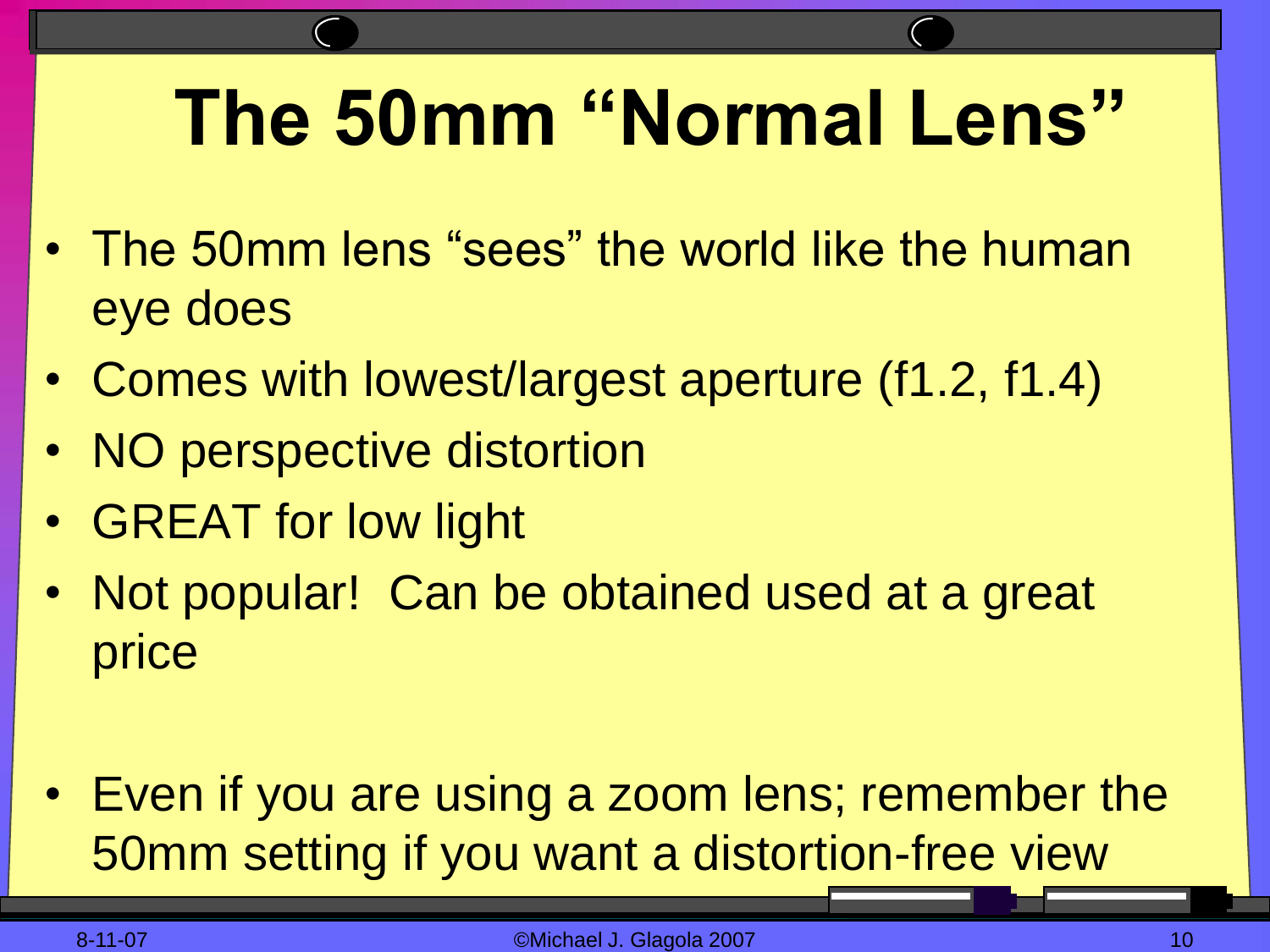## **Wide Angle Lens**

- Wide Angles are used when you want to "fit more" into the picture
- Wide Angle characteristics
	- Large depth of field
	- Reasonable aperture: f3.5 to f4 (larger aperture is BIG \$\$\$\$ + more size & weight)
	- Wide field of view: 54° (35mm) to 93° (17mm)
	- Usually can hand hold
- Wide Angle Ranges:
	- Moderate Wide Angle: 28mm to 35mm (minimal distortion and little perspective exaggeration)
	- Wide Angle: 24mm (some distortion and some perspective exaggeration)
	- Ultra Wide Angle: 17mm to 20mm (moderate distortion and extreme perspective exaggeration)
	- Fish Eye: < 17mm (extreme distortion and extreme perspective exaggeration)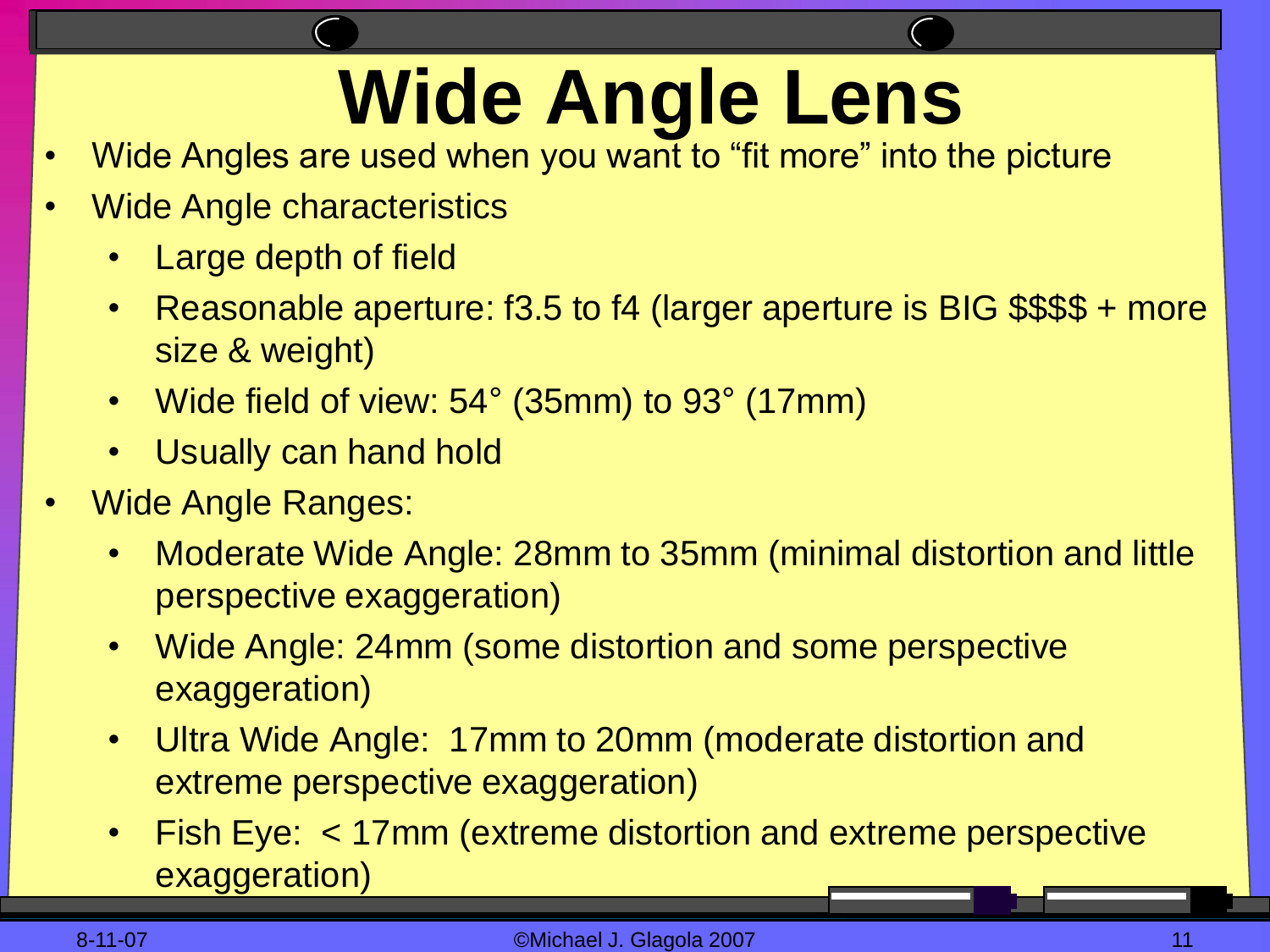### **Telephoto Lens**

- Telephotos are used when you want to make the subject "bigger" in the picture
- Telephoto characteristics
	- Narrow depth of field
	- Reasonable aperture: f3.5 to f5.6 (larger aperture is BIG \$\$\$\$ + more size & weight)
	- "Compresses foreground and background"
	- Narrow field of view: 24° (85mm) to 3.5° (600mm)
	- Hand hold often NOT recommended! (slowest "hand hold" speed is 1/focal length)
- Ranges:
	- Moderate Telephoto: 85mm to 135mm
	- Telephoto: 150mm to 400mm
	- Ultra Telephoto: 500mm and up (usually BIG \$\$\$)
- Telephotos are not a "magic bullet"; magnification of a telephoto is focal length/50 = approximate binocular power (i.e. 400mm lens is equivalent to 8X binoculars)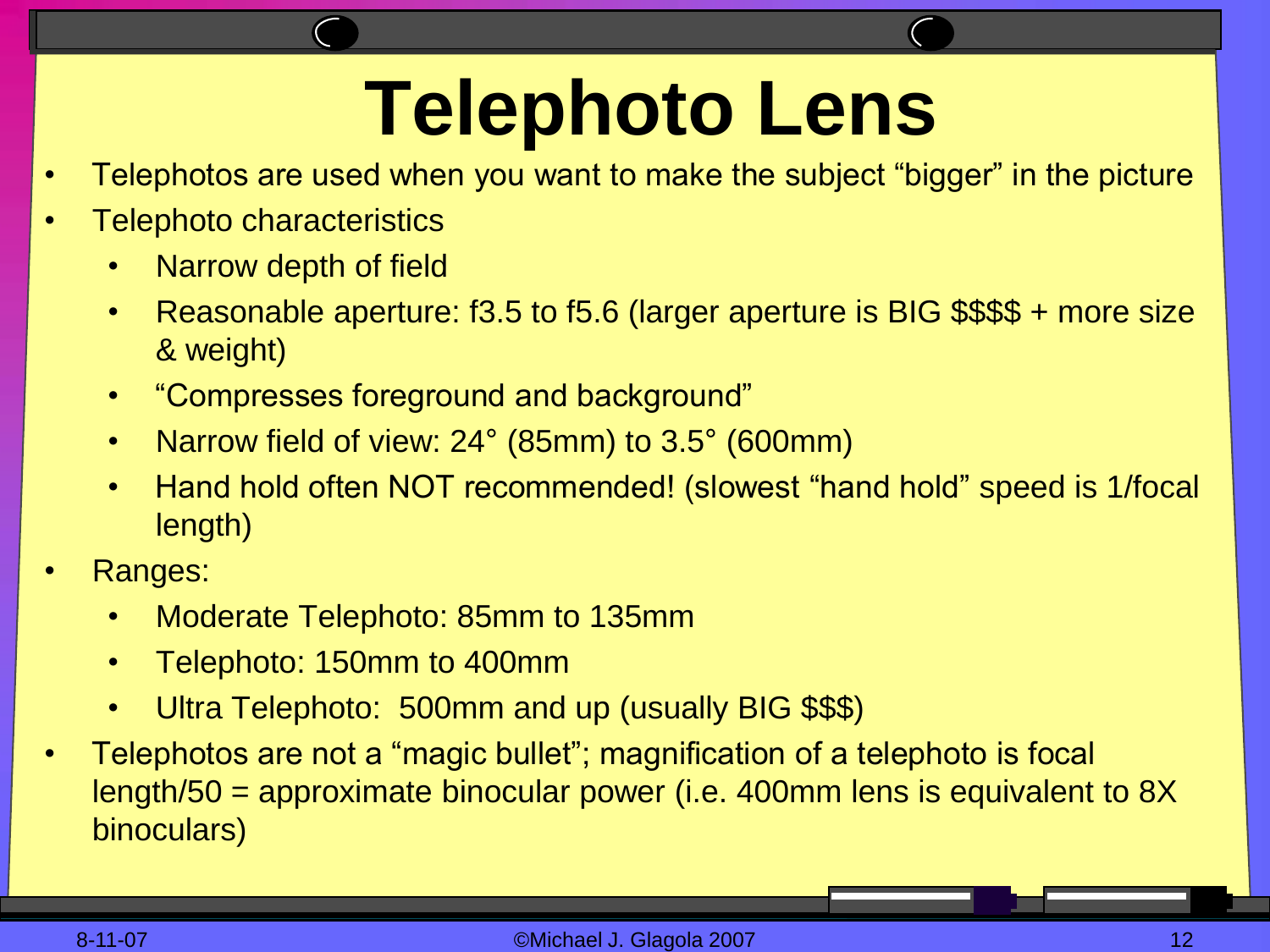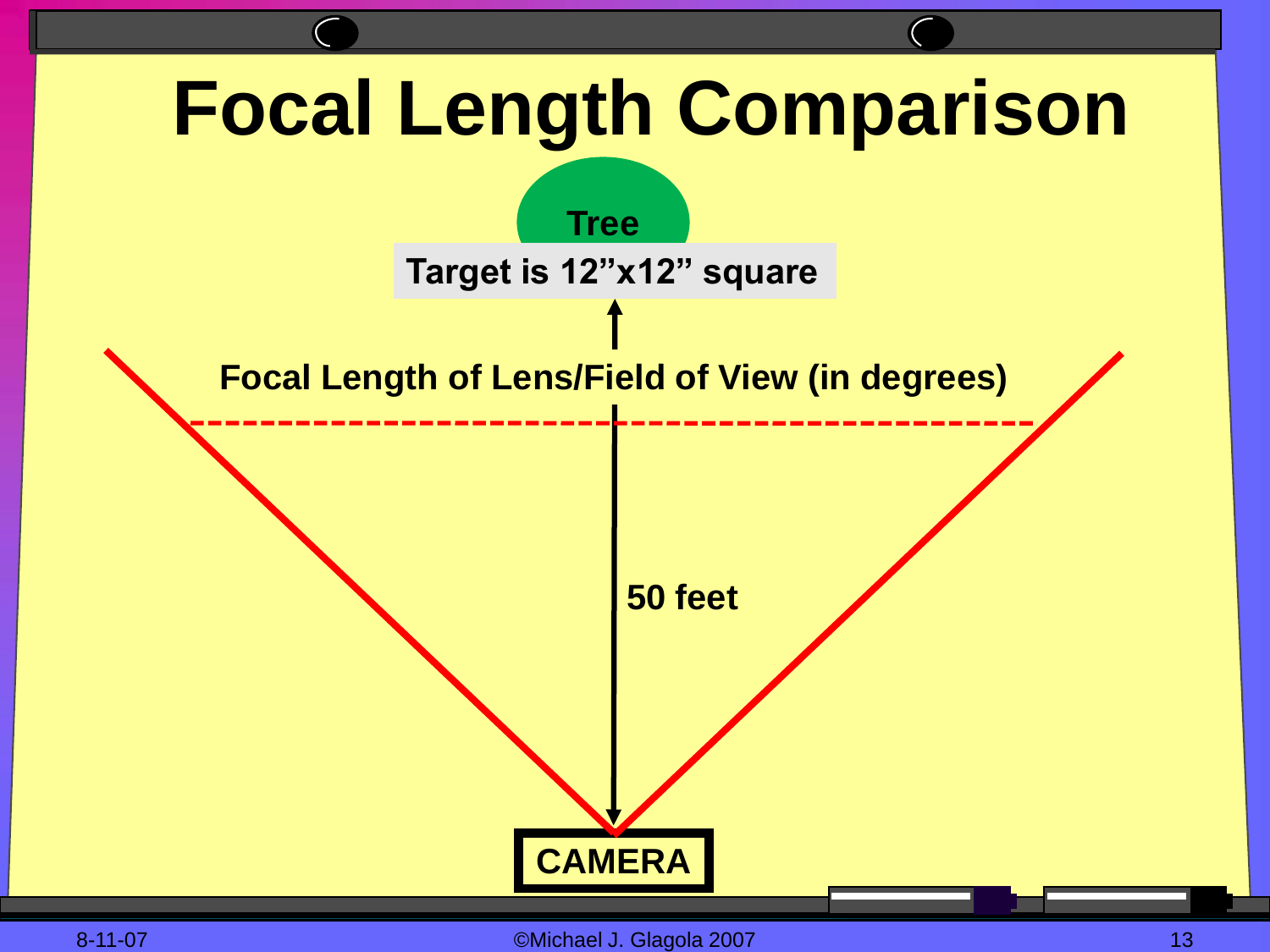### **Focal Length Comparison**



**15mm/100.4 ° 20mm/84° 24mm/73.7 ° 28mm/65.5 °**



### **35mm/54.4 ° 50mm/39.6 ° 100mm/20.4 ° 150mm/13.7**



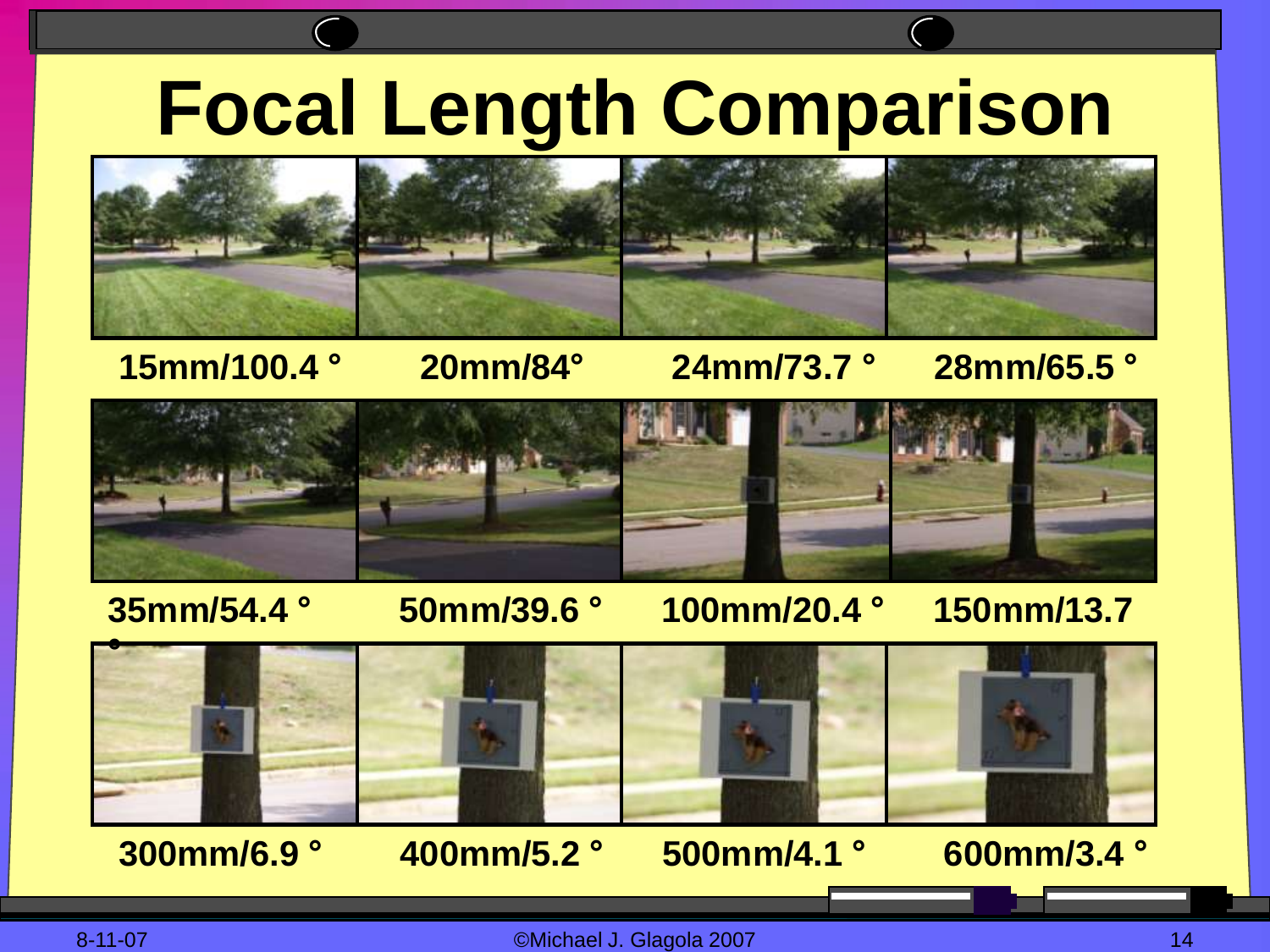### **Zoom Lens and Teleconverters**

- Zoom Lens a lens that with a variable focal length
	- In the past were not as good as prime lens now of equal quality
	- More versatile and save weight
	- Provide for "recomposing" picture
- Teleconverters lens attachment that "multiplies" the focal length of the lens attached to
	- Typically 1.4X or 2X
	- Unless designed for the lens in use reduce picture quality
	- Multiplication factor also applies to f-stop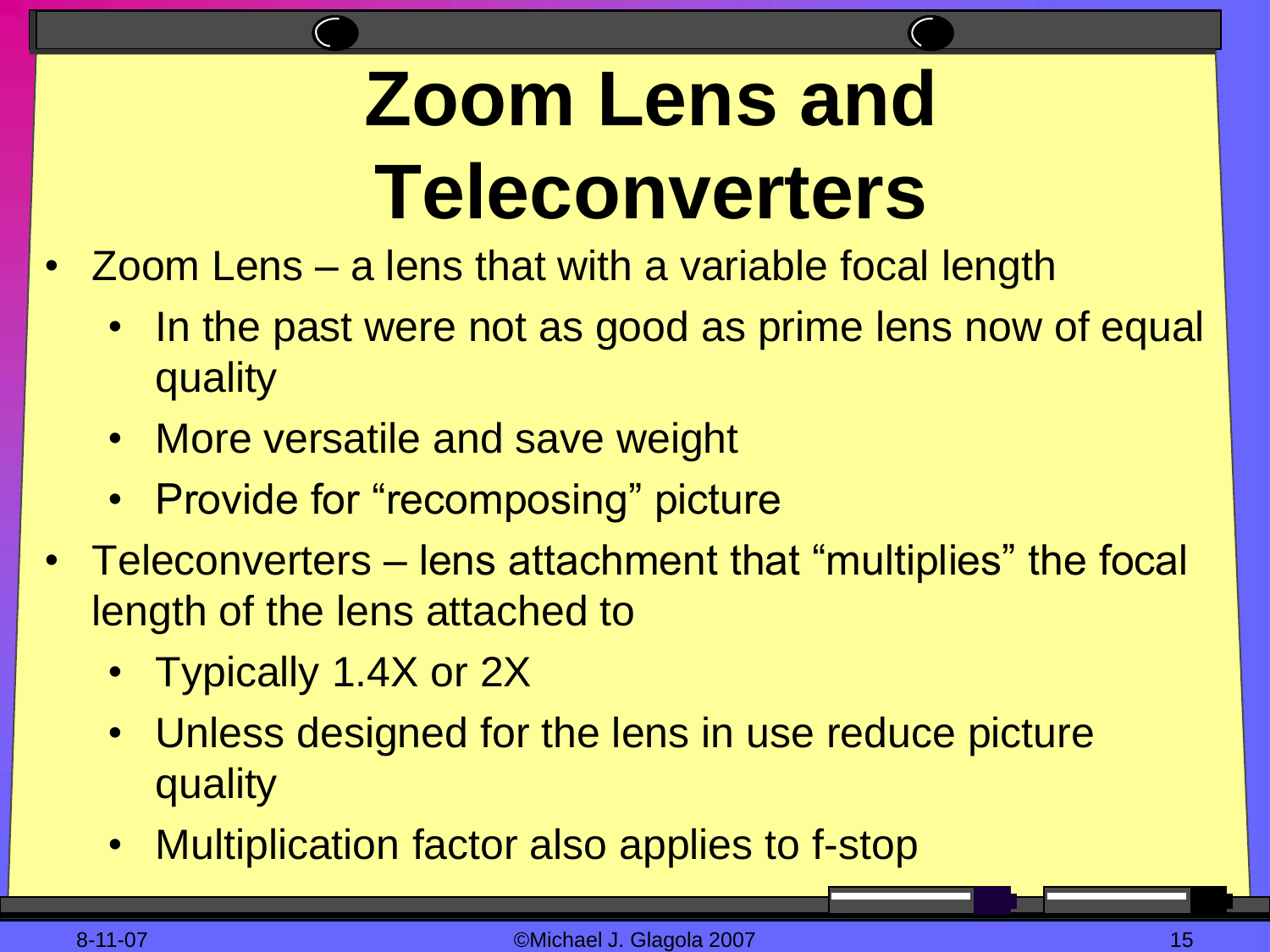## **Specialty Lens and Lens Makes**

### **Specialty Lens**

- Macro Lens lens optimized and designed for close ups
	- "True" macro lens produce 1-1 image sizes
	- NOT the same a "Macro" Zoom lens
- Perspective Control Lens Lens designed to allow control of perspective; primarily for architectural work
- **Lens Makes** 
	- Camera Makers lens typically cost more and have less "range"
	- Sigma, Tokina, and Tamron Lens EVERY bit as good, cost less, and have more "range"
	- Any lens will perform "less well" at the extremes; avoid them for higher quality pictures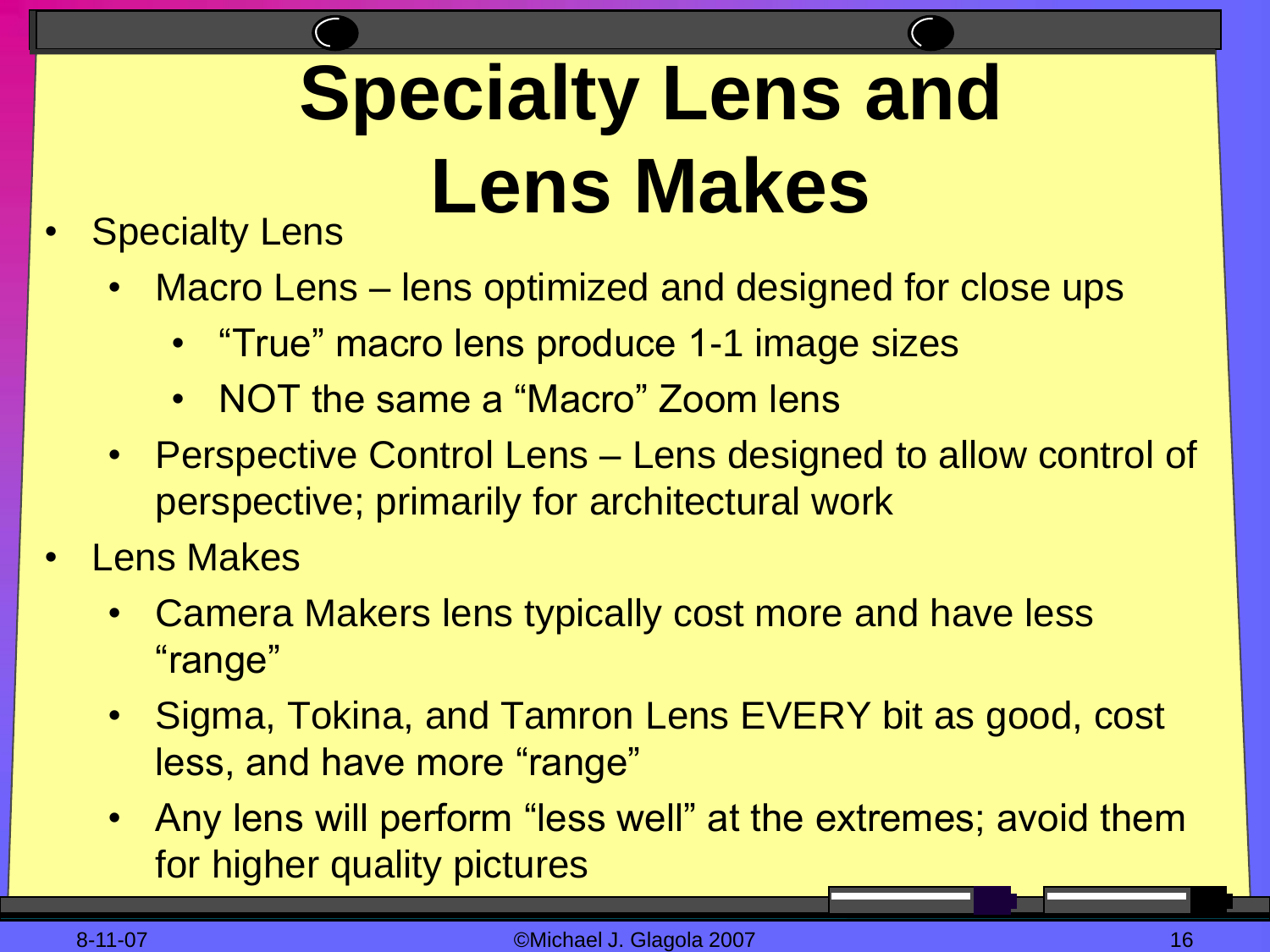### **Filters**

- Variety of shapes, sizes and uses
- Used to modify light in some manner
- Skylight (1B) or UV used to protect lens as well as reduce haze.
- Polarizing Filter come on a rotating mount; must be circular polarizing filter to work with AF systems; reduces glare, darken blue in sky for more vivid color
- Colour Temperature Filters used to cool down or warm the image; 80A, B & C pale blue, 81A, B, C pale orange; can achieve same effect by adjusting white balance
- Fluorescent Filters used to improve the color cast of fluorescent light; can achieve same effect by adjusting white balance
- Effects Filters used to create special effects such as star, soft focus, etc.
- ND and Gradient Filters used to modify the intensity of light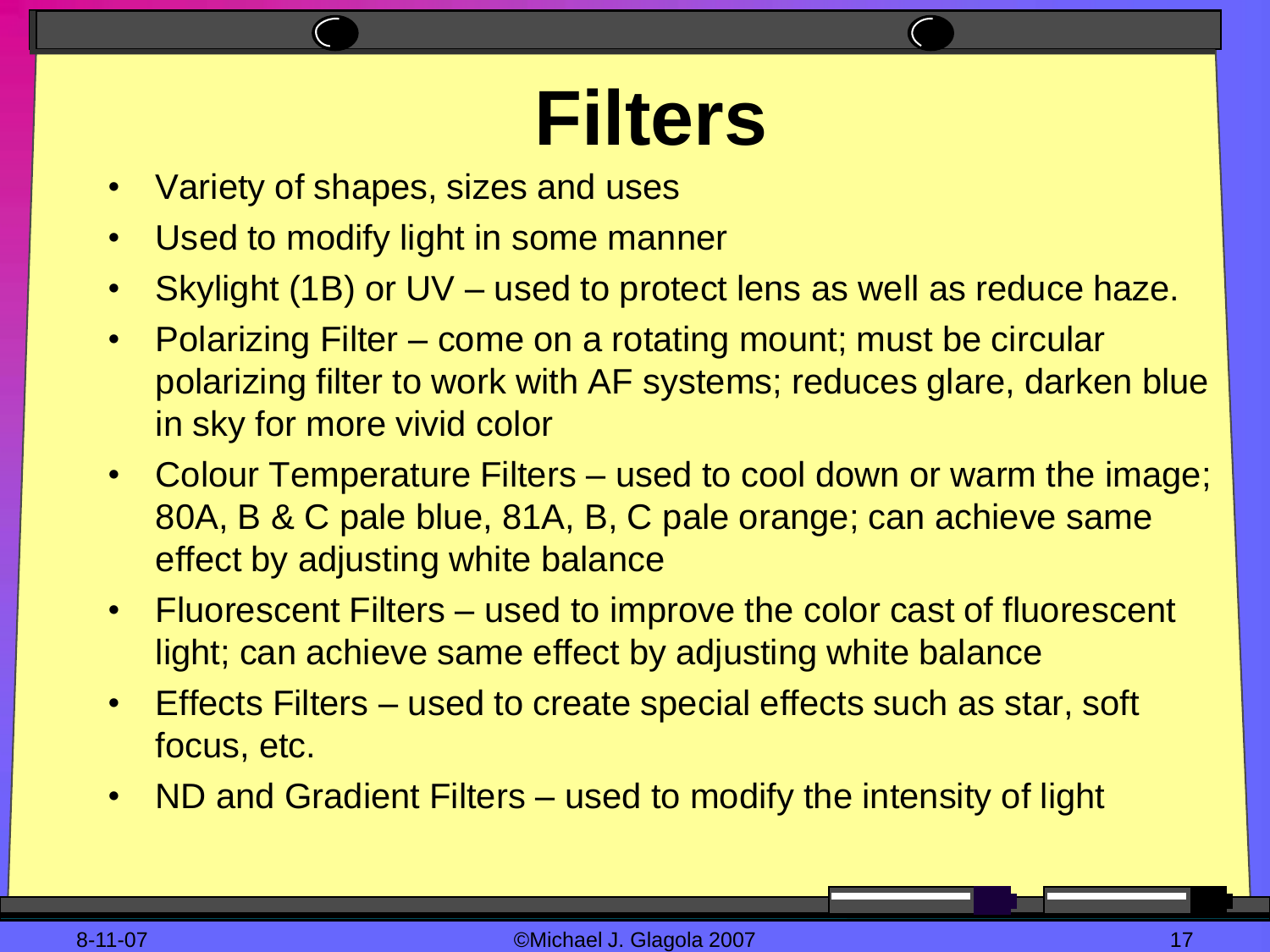### **Supports**

- Supports are used to assist the photographer in holding the camera steady
- Typical supports are Tripods, Monopods, and Bean Bags
- Tripods:
	- Used to minimize camera shake or to control camera position
	- Great for telephotos, panorama, and long exposure shots
	- Use of a tripod typically causes user to think more about composition of the picture
- Monopods less stability than a tripod but better than hand held; more mobile
- Beanbags great for unusual camera positions, snap shots
- Ball head versus pan & tilt head
- Other supports anything that gives the shooter more stability is a good thing – USE IT!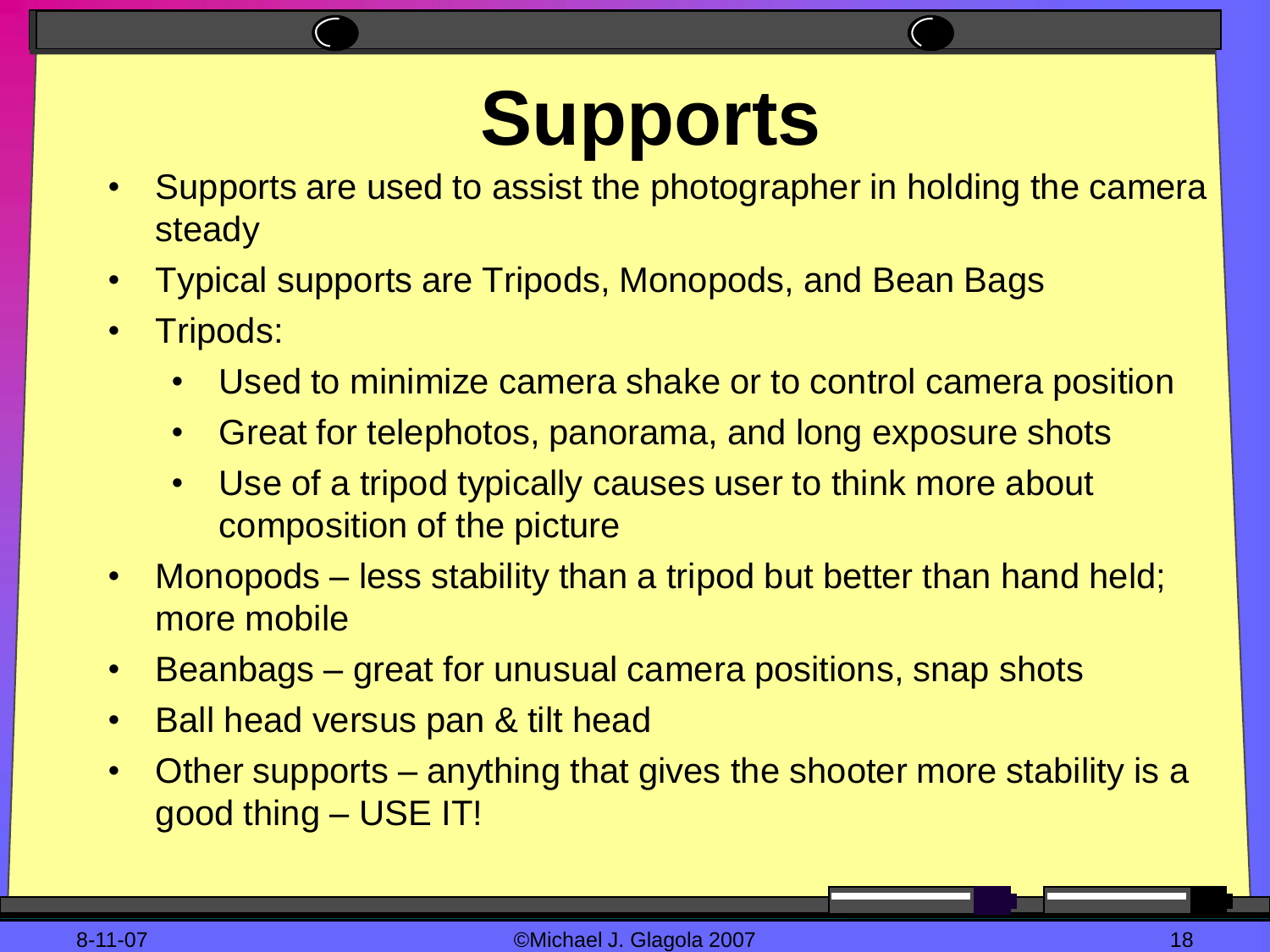### **Tripod Example**



Use of tripod allowed a slow shutter speed which resulted in the moving water being blurred yet everything else being in focus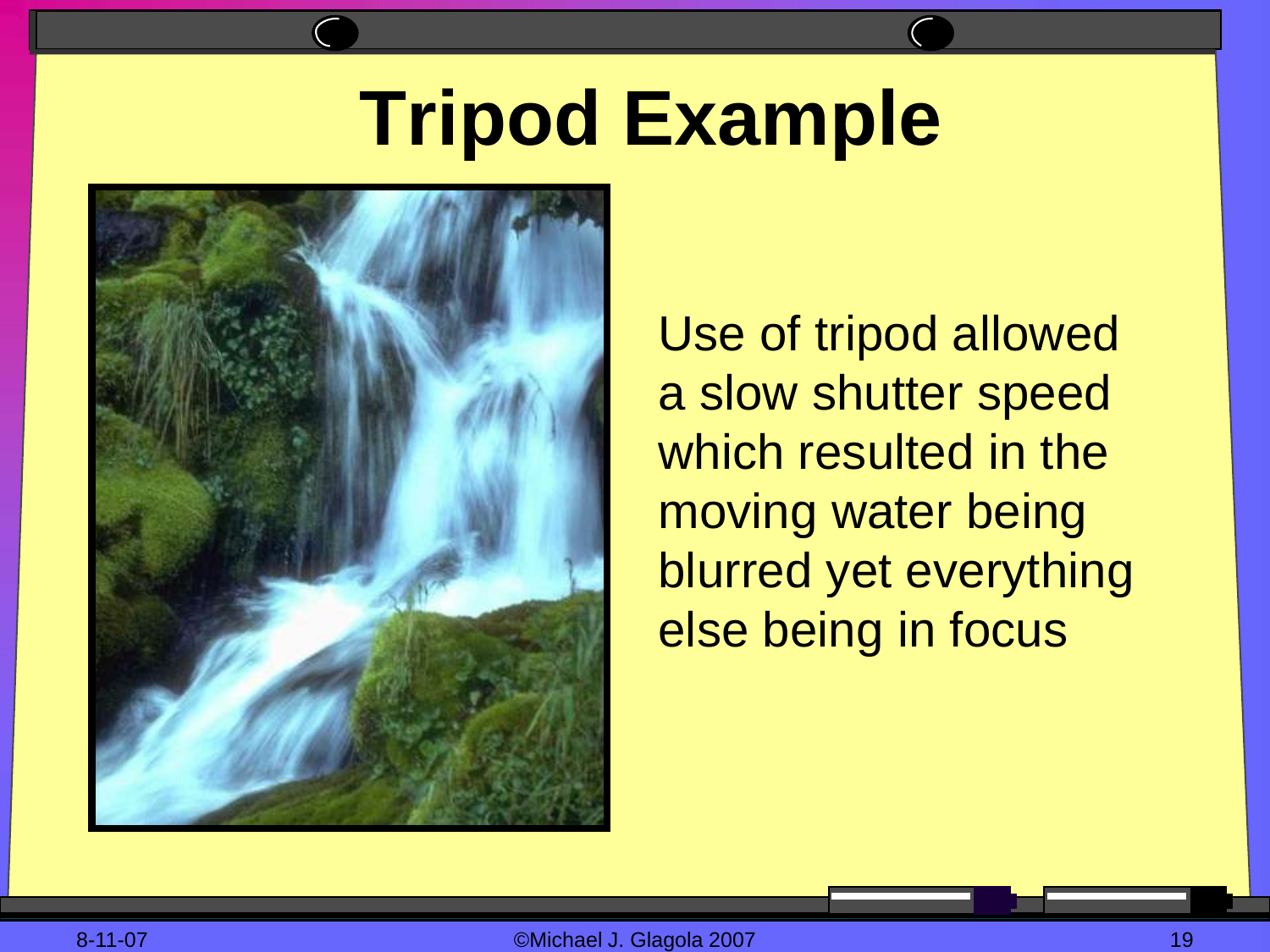### **Flash and Light Modifiers**

- Flash units add light when needed
	- Not just for indoors or dark conditions; great for fill
	- Can stop motion
	- The more indirect the flash, normally the more natural the lighting
	- The closer the flash's light to the camera lens the greater the change of "red-eye"
	- Built in flash much, much weaker than people realize
- Light Modifiers/Reflectors devices which reflect light onto the subject in order to modify the available light
	- Increase, warm or cool off light
	- Eliminate shadows
	- Great for "set" shots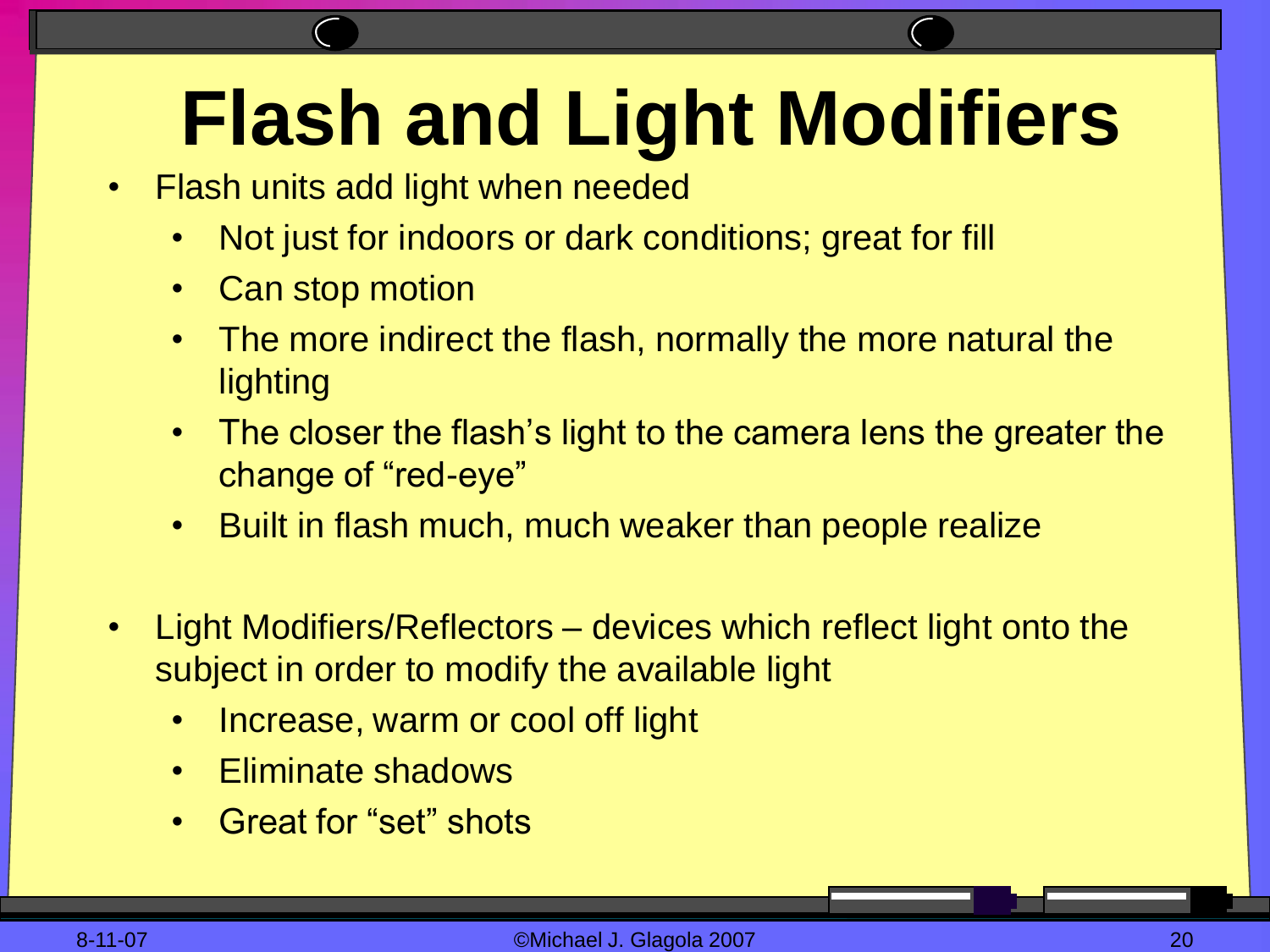### **Depth of Field**

- Depth of field, the range between the closest and furthest distance at which objects appear sharp
	- Varies based on f-stop, focal length of lens and focus distance
	- More DOF the shorter the focal length
	- More DOF the smaller the f-stop (i.e. f 11, f16)
	- More DOF the longer the focus distance
	- Sometimes Autofocus works against DOF
- Hyperfocal distance
	- the distance setting at any aperture that produces the greatest depth of field or
	- The hyperfocal distance is the point of focus where everything from half that distance to infinity falls within the depth of field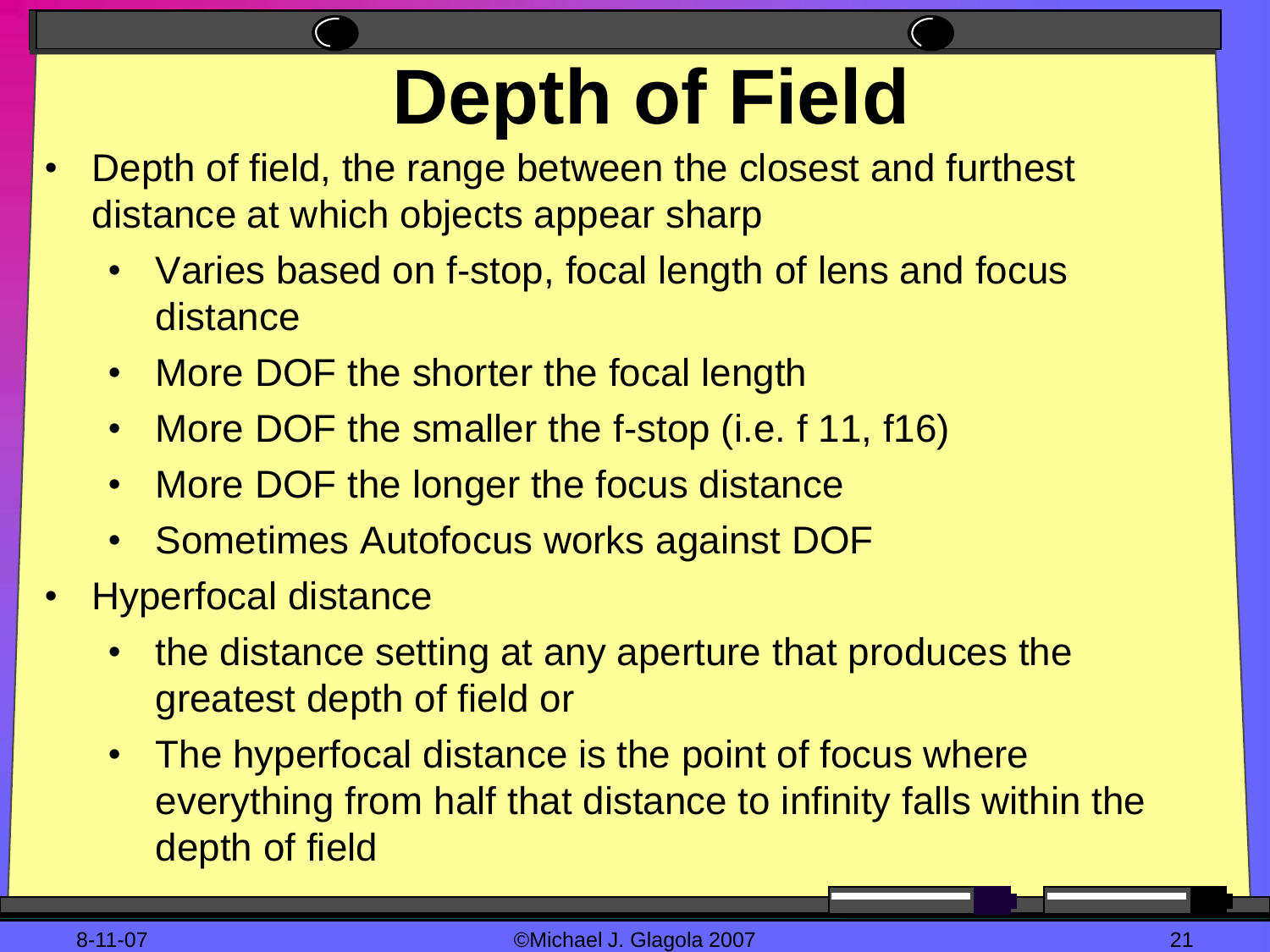### **Depth of Field Examples**

- 20mm @ f5.6 focused at 5': near focus 2.94' far focus 16.77'
- 20mm @ f5.6 focused at 10': near focus 4.14' far focus infinity
- 20mm @ f11 focused at 5': near focus 2.10' far focus infinity
- 50mm @ f5.6 focused at 5': near focus 4.50' far focus 5.62'
- 50mm @ f5.6 focused at 10': near focus 8.17' far focus 12.88'
- 50mm @ f11 focused at 5': near focus 4.11' far focus 6.38'
- 400mm @ f5.6 focused at 5: near focus 4.99' far focus 5.01'
- 400mm @ f5.6 focused at 10': near focus 9.97' far focus 10.03'
- 400mm @ f11 focused at 50': near focus 48.36' far focus 51.76'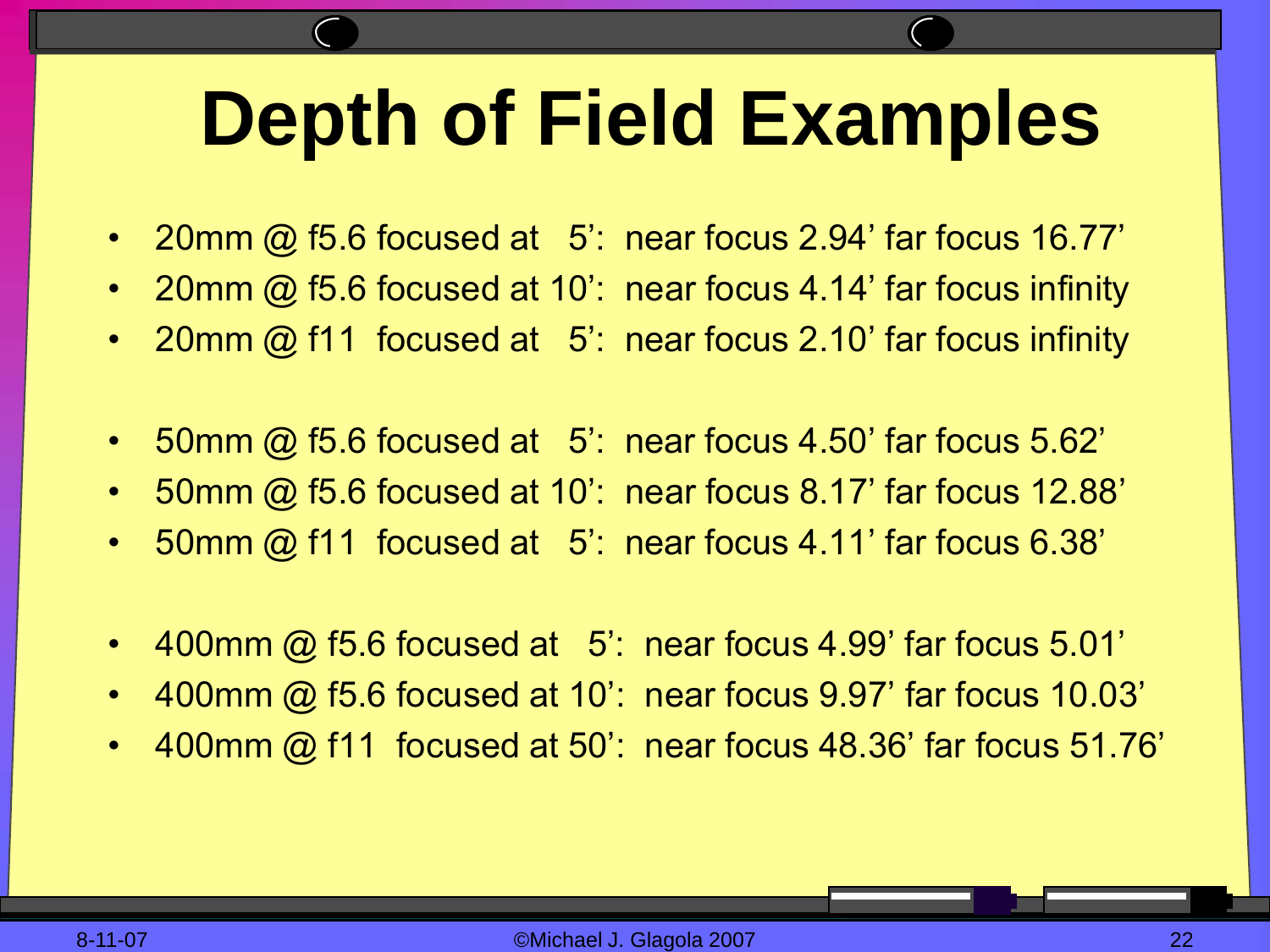### **Depth of Field Examples**



### **20mm 35mm 50mm**



### **100mm 300mm 600mm**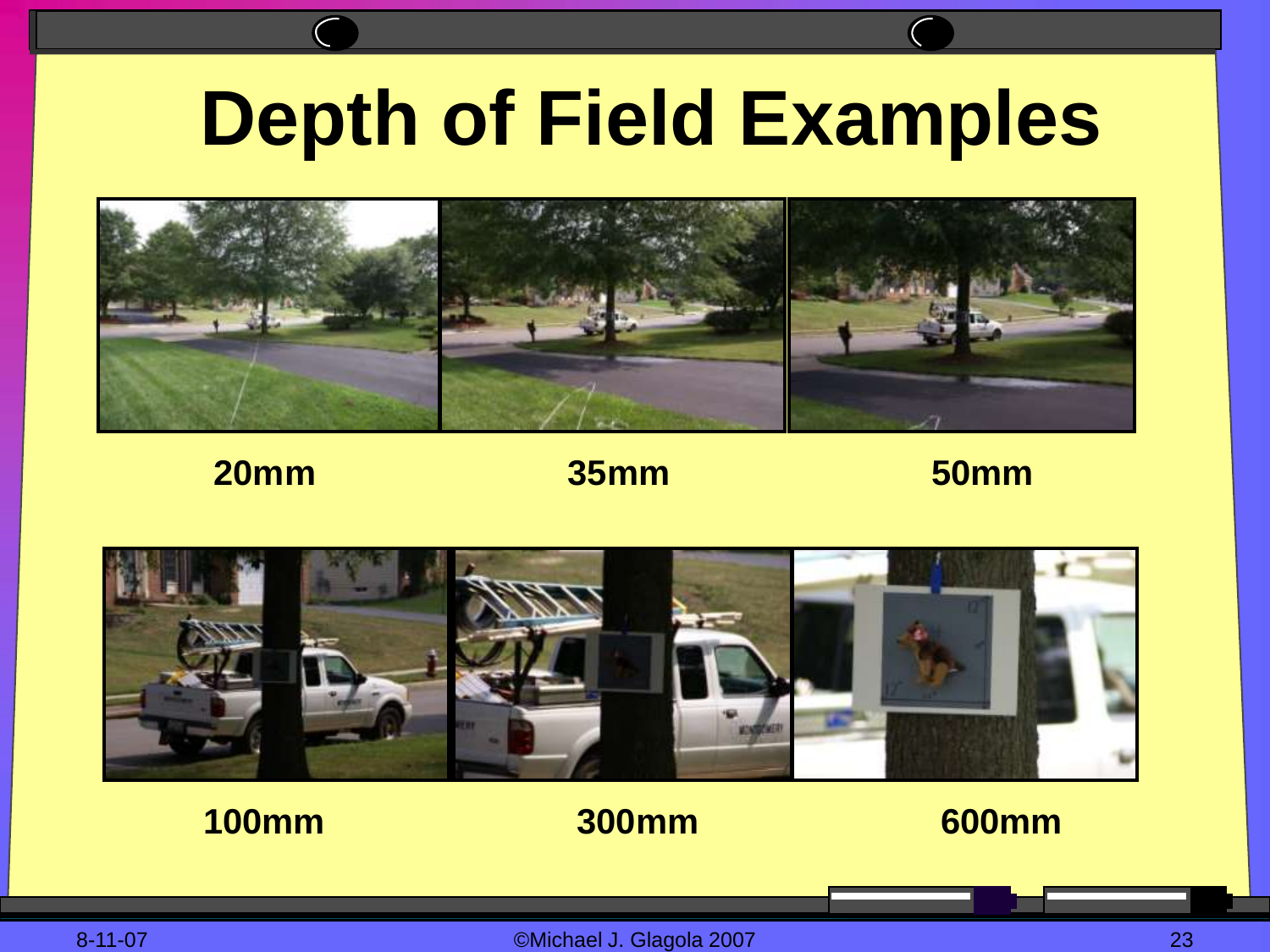### **Other Camera Tools**

- Camera Bags
- Vests
- Airline Travel
- Miscellaneous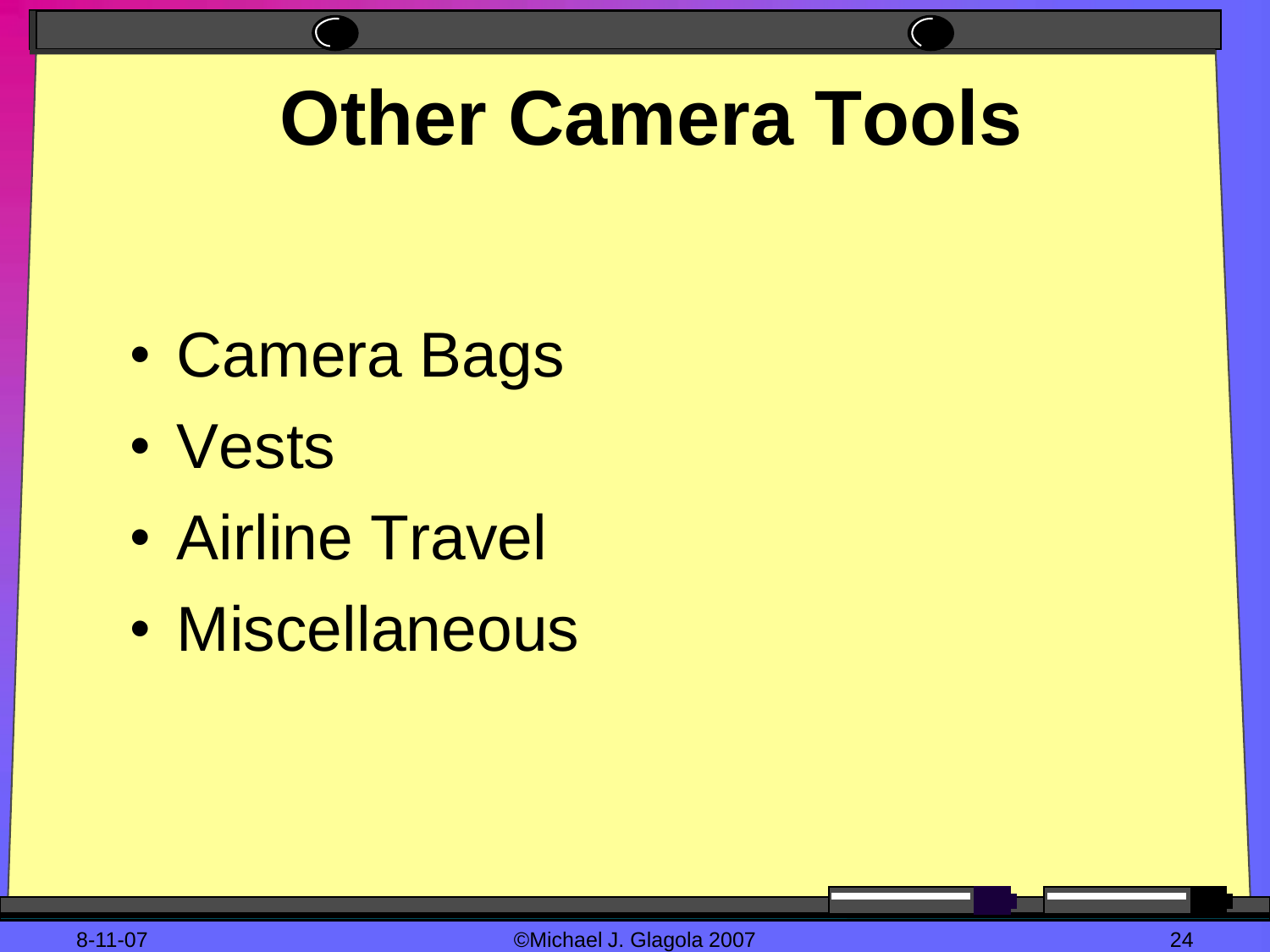### **Summary**

- The more one understands how to use the tools of photography (cameras, lens, …) the better the results
- Equipment is important but who is using the equipment and how one does so is far more important
- Study pictures you like and how they were taken in order to get ideas for pictures you will take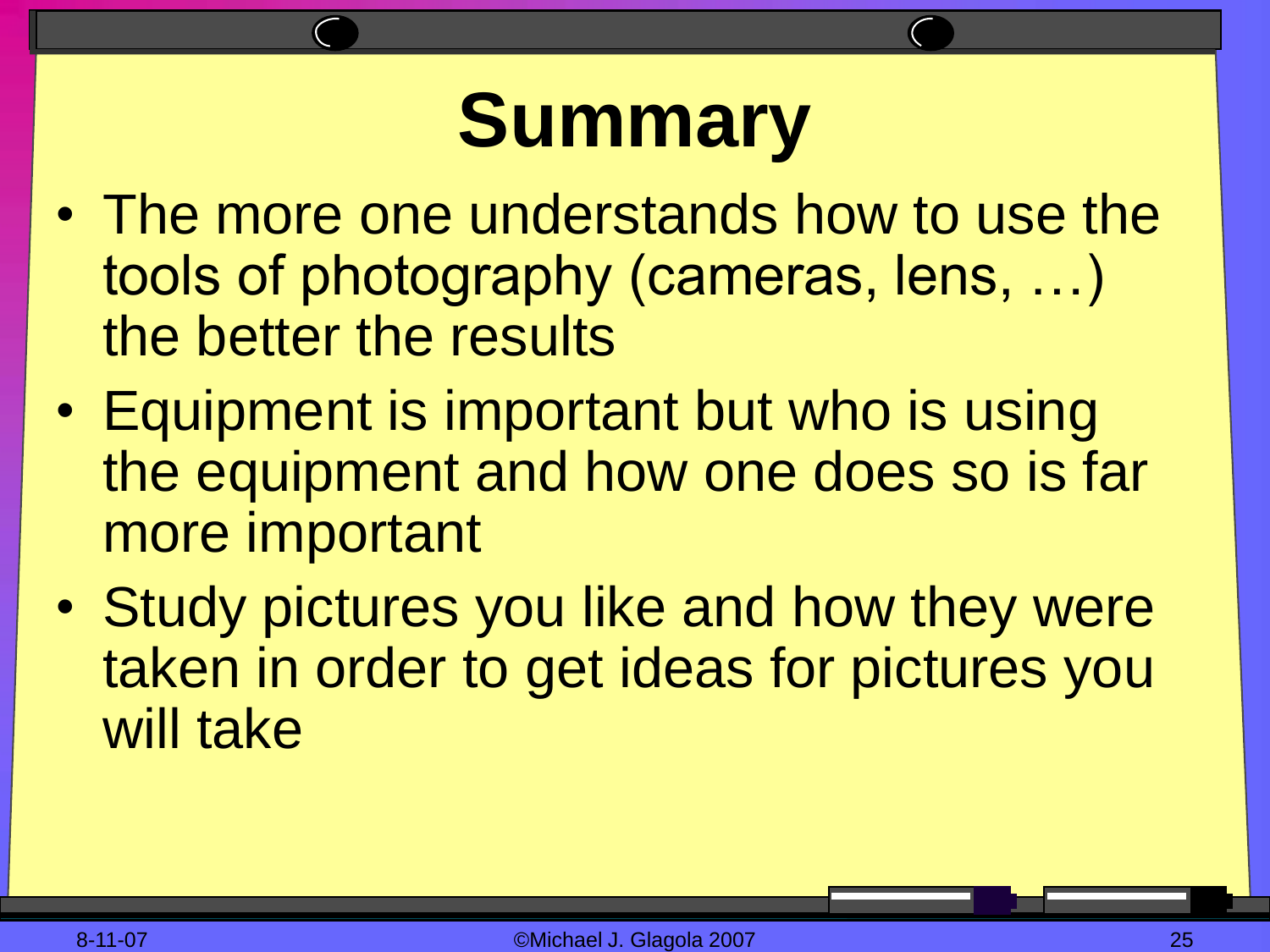## **Closing Comments**

- Photography is a skill; practice, critically review your results, learn from your previous photographs, and strive to improve,
- Do not try to do everything at once; learn to do the basics well and then expand to more complex skills
- Learn how to control the camera; know when to NOT use auto features
- Be Creative and experiment; try different subjects
- Take lots of pictures
- Have Fun!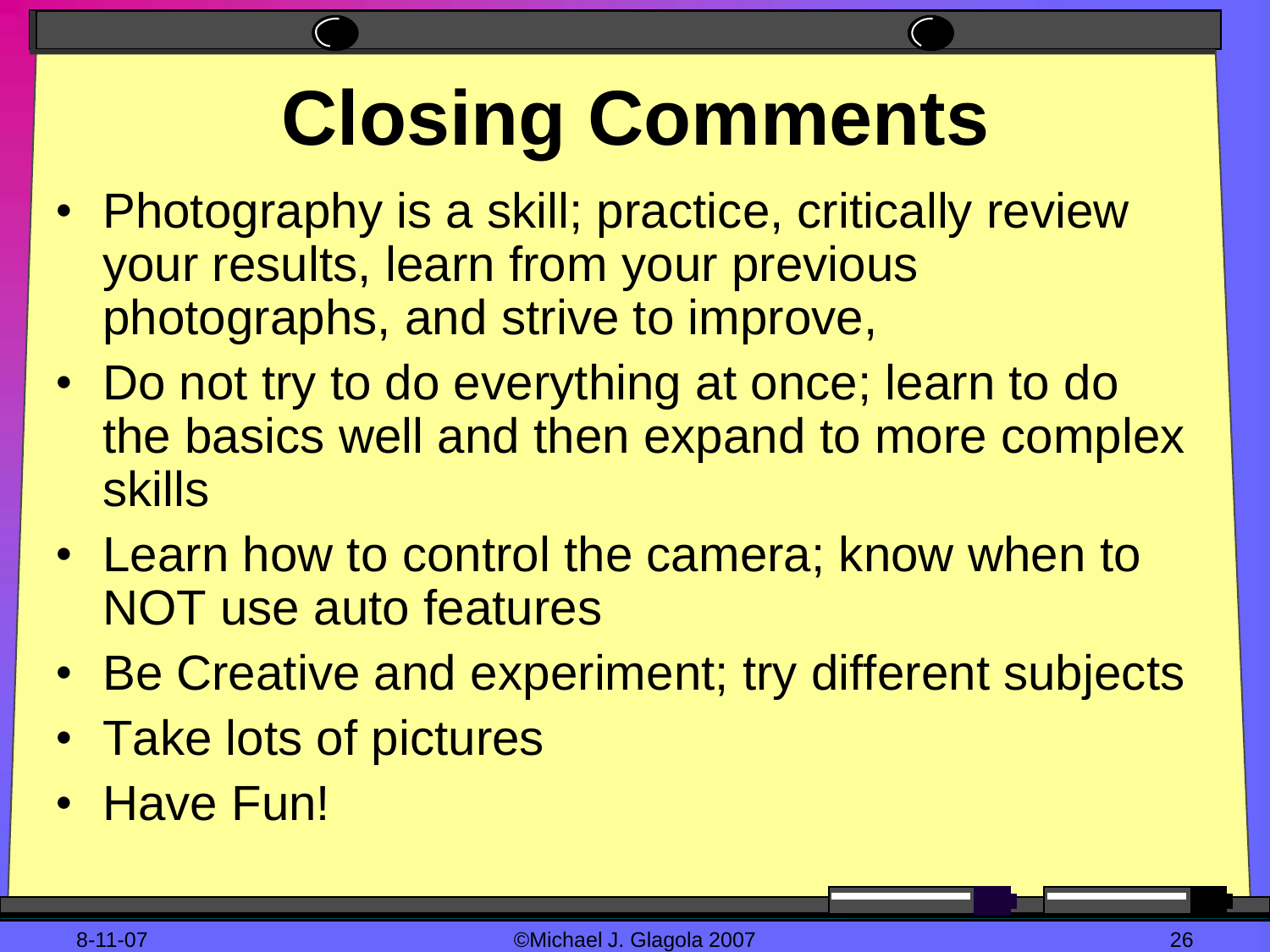# **Contact Information: Michael J. Glagola mglagola@cox.net 703-830-6860**